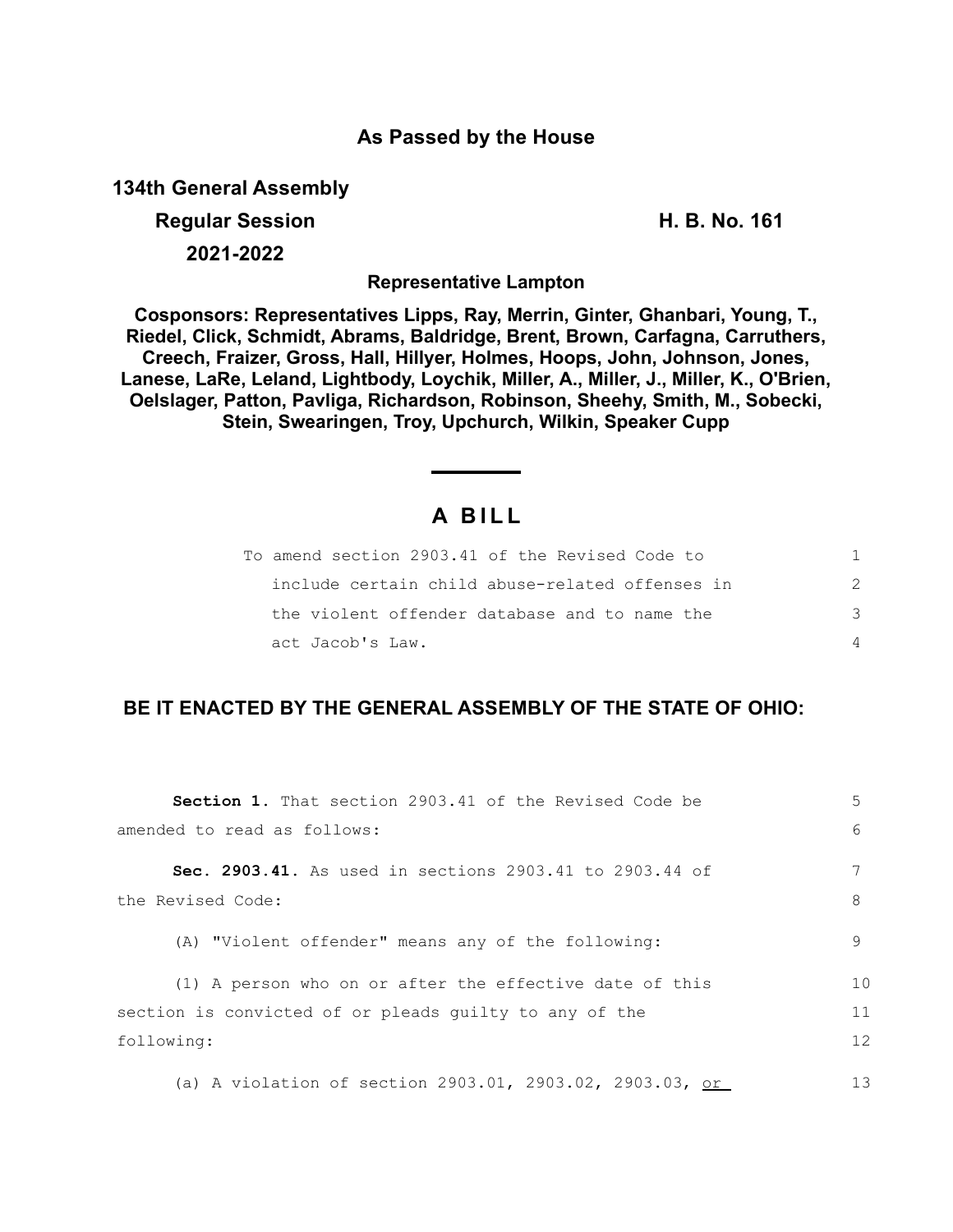the violent offender database.

| 2905.01 of the Revised Code or a violation of section 2905.02 of | 14 |
|------------------------------------------------------------------|----|
| the Revised Code that is a felony of the second degree;          | 15 |
| (b) A violation of section 2903.15 or 2919.25 of the             | 16 |
| Revised Code that was committed when the offender was eighteen   | 17 |
| years of age or older and that involved a victim who was under   | 18 |
| fourteen years of age at the time of the offense;                | 19 |
| (c) Any attempt to commit, conspiracy to commit, or              | 20 |
| complicity in committing any offense listed in division (A) (1)  | 21 |
| (a) $or$ (b) of this section.                                    | 22 |
| (2) A person who on the effective date of this section has       | 23 |
| been convicted of or pleaded guilty to an offense listed in      | 24 |
| division (A) (1) of this section and is confined in a jail,      | 25 |
| workhouse, state correctional institution, or other institution, | 26 |
| serving a prison term, term of imprisonment, or other term of    | 27 |
| confinement for the offense.                                     | 28 |
| (B) "Community control sanction," "jail," and "prison"           | 29 |
| have the same meanings as in section 2929.01 of the Revised      | 30 |
| Code.                                                            | 31 |
| (C) "Out-of-state violent offender" means a person who is        | 32 |
| convicted of, pleads quilty to, has been convicted of, or has    | 33 |
| pleaded quilty to a violation of any existing or former          | 34 |
| municipal ordinance or law of another state or the United        | 35 |
| States, or any existing or former law applicable in a military   | 36 |
| court or in an Indian tribal court, that is or was substantially | 37 |
| equivalent to any offense listed in division (A) (1) of this     | 38 |
| section.                                                         | 39 |
| (D) "Qualifying out-of-state violent offender" means an          | 40 |
| out-of-state violent offender who is aware of the existence of   | 41 |

42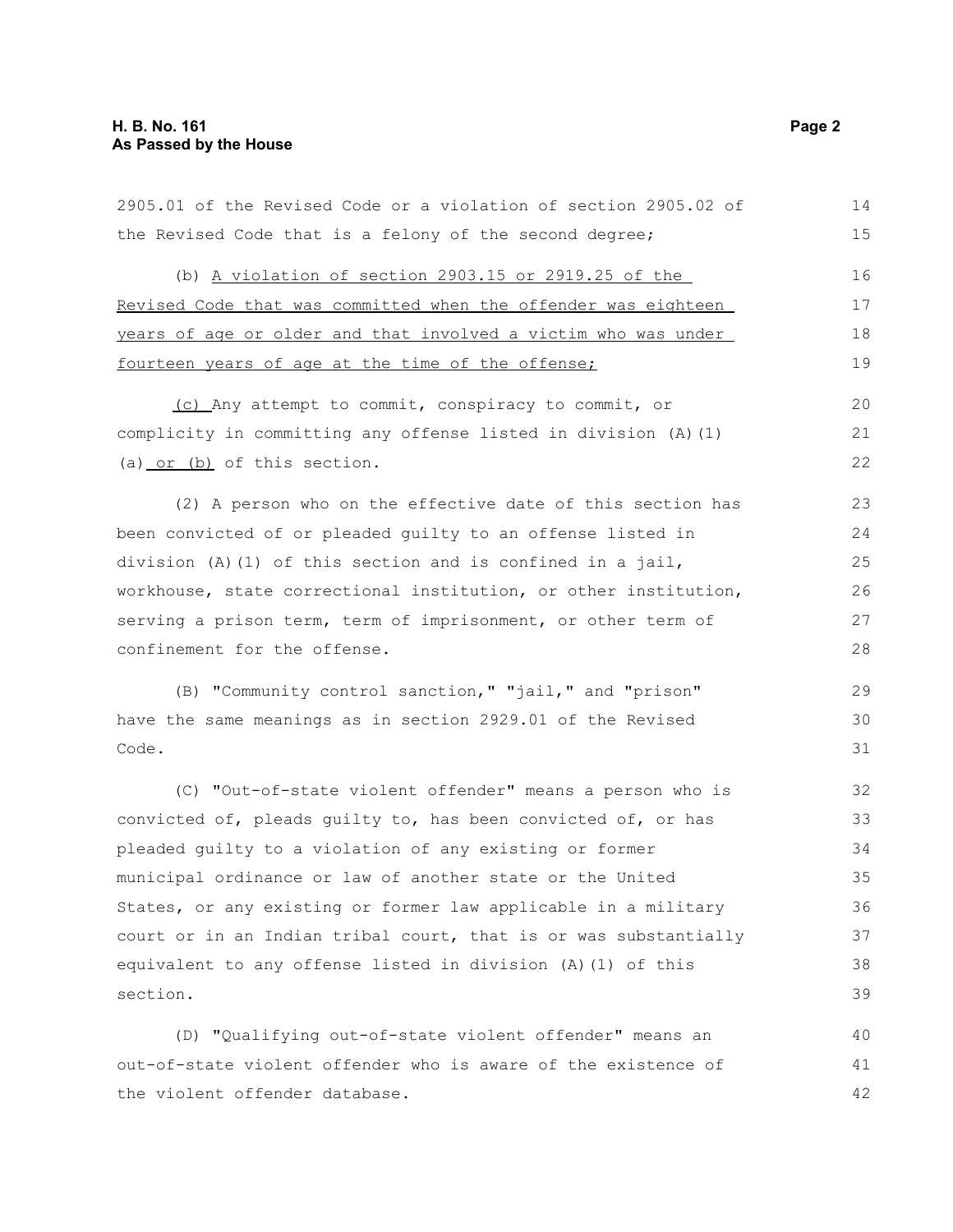(E) "Post-release control sanction" and "supervised release" have the same meanings as in section 2950.01 of the Revised Code.

(F) "Change of address" means a change to a violent offender's or out-of-state violent offender's residence address, employment address, or school or institution of higher education address. 47

(G) "Violent offender database" means the database of violent offenders and out-of-state violent offenders that is established and maintained by the bureau of criminal identification and investigation under division (F)(2) of section 2903.43 of the Revised Code, that is operated by sheriffs under sections 2903.42 and 2903.43 of the Revised Code, and for which sheriffs obtain information from violent offenders and out-of-state violent offenders pursuant to sections 2903.42 and 2903.43 of the Revised Code. 50 51 52 53 54 55 56 57 58

(H) "Violent offender database duties" and "VOD duties" mean the duty to enroll, duty to re-enroll, and duty to provide notice of a change of address imposed on a violent offender or a qualifying out-of-state violent offender under section 2903.42, 2903.421, 2903.43, or 2903.44 of the Revised Code. 59 60 61 62 63

(I) "Ten-year enrollment period" means, for a violent offender who has violent offender database duties pursuant to section 2903.42 of the Revised Code or a qualifying out-of-state violent offender who has violent offender database duties pursuant to section 2903.421 of the Revised Code, ten years from the date on which the offender initially enrolls in the violent offender database. 64 65 66 67 68 69 70

(J) "Extended enrollment period" means, for a violent

43 44 45

46

48 49

71